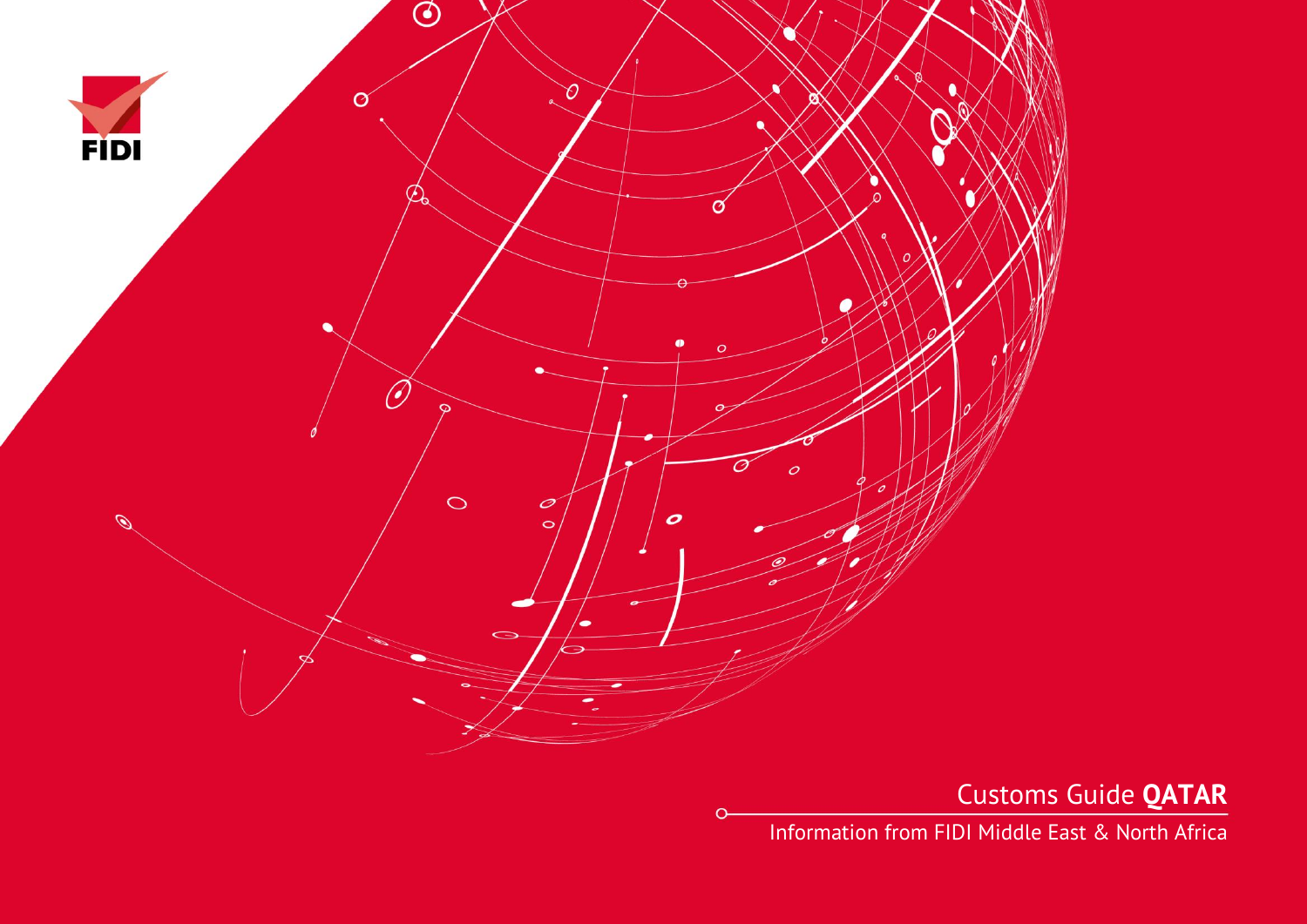## **Customs guide** QATAR

## **The global quality standard for international moving.**

The FAIM label is your global assurance for a smooth, safe and comprehensive relocation process.







| <b>GOODS</b>                    | <b>DOCUMENTS REQUIRED</b>                                                                                                                                                                                                                                                                                                                                                                        | <b>CUSTOMS PRESCRIPTIONS</b>                                                                                                                                                                                             | <b>REMARKS</b>                                                                                                                                                                                                                                                                                                                                                                                                                                                                                                                                                                                                                                                                                                                                                                                                                                                                                                                                                                                                                                                                                                                                                                                                  |
|---------------------------------|--------------------------------------------------------------------------------------------------------------------------------------------------------------------------------------------------------------------------------------------------------------------------------------------------------------------------------------------------------------------------------------------------|--------------------------------------------------------------------------------------------------------------------------------------------------------------------------------------------------------------------------|-----------------------------------------------------------------------------------------------------------------------------------------------------------------------------------------------------------------------------------------------------------------------------------------------------------------------------------------------------------------------------------------------------------------------------------------------------------------------------------------------------------------------------------------------------------------------------------------------------------------------------------------------------------------------------------------------------------------------------------------------------------------------------------------------------------------------------------------------------------------------------------------------------------------------------------------------------------------------------------------------------------------------------------------------------------------------------------------------------------------------------------------------------------------------------------------------------------------|
| Removal Goods - Household Goods | Original B/L or AWB or copy of telex/express<br>release.<br>Detailed inventory (sheet with the details of<br>household goods to be mentioned as per<br>new guidelines issued Sept 23rd 2017)<br>Passport copy with Qatar work / residence<br>permits.<br>No-Objection letter to import HHG's into the<br>country (typed in Arabic) on the original<br>letterhead of employer / sponsor in Qatar. | There will be no custom duty for used<br>personal effects and Household goods.<br>Duty: 5% on CIF value plus legalization<br>charges IMPORTED AFTER 6 MONTHS of<br>first entry stamp as in passport of the<br>consignee. | Shipments to be declared as used household<br>goods and personal effects.<br>• All shipments are subject to 100% physical<br>inspection.<br>Computer equipment requires a separate<br>×.<br>clearance procedure through Qatar customs.<br>If a computer is included in the shipment,<br>specifications should be sent prior to arrival<br>in order to obtain Qatar Telecommunication<br>approval.<br>• LCL shipments arriving POE Doha are taking<br>up to two weeks in port to be<br>deconsolidated. Therefore, Customs<br>clearance and delivery after vessel arrival<br>can take up to three weeks.<br>Groupage shipments are causing<br>considerable problems, as the complete<br>content of the container is off-loaded before<br>Customs clearance can begin.<br>No one is allowed to have access to the<br>m.<br>goods until Customs officials have<br>completed clearance, leading to problems<br>during re-packing.<br>All shipments arriving after 6 months from<br>ж.<br>the first entry stamp as in passport will be<br>taxable at 5% on customs declared value.<br>Customs has the right to charge duty on any<br>shipments found UNDER<br>VALUED/IMPORTED after 6 months (later<br>during audit). |

All rights reserved. This publication may not be reproduced in any form without the permission of the FIDI Global Alliance. The FIDI Global Alliance cannot take responsibility for the contents of this publication. It is recommended to verify this information with a FIDI Affiliate prior to shipping. This document is produced based on the information supplied at the mentioned date.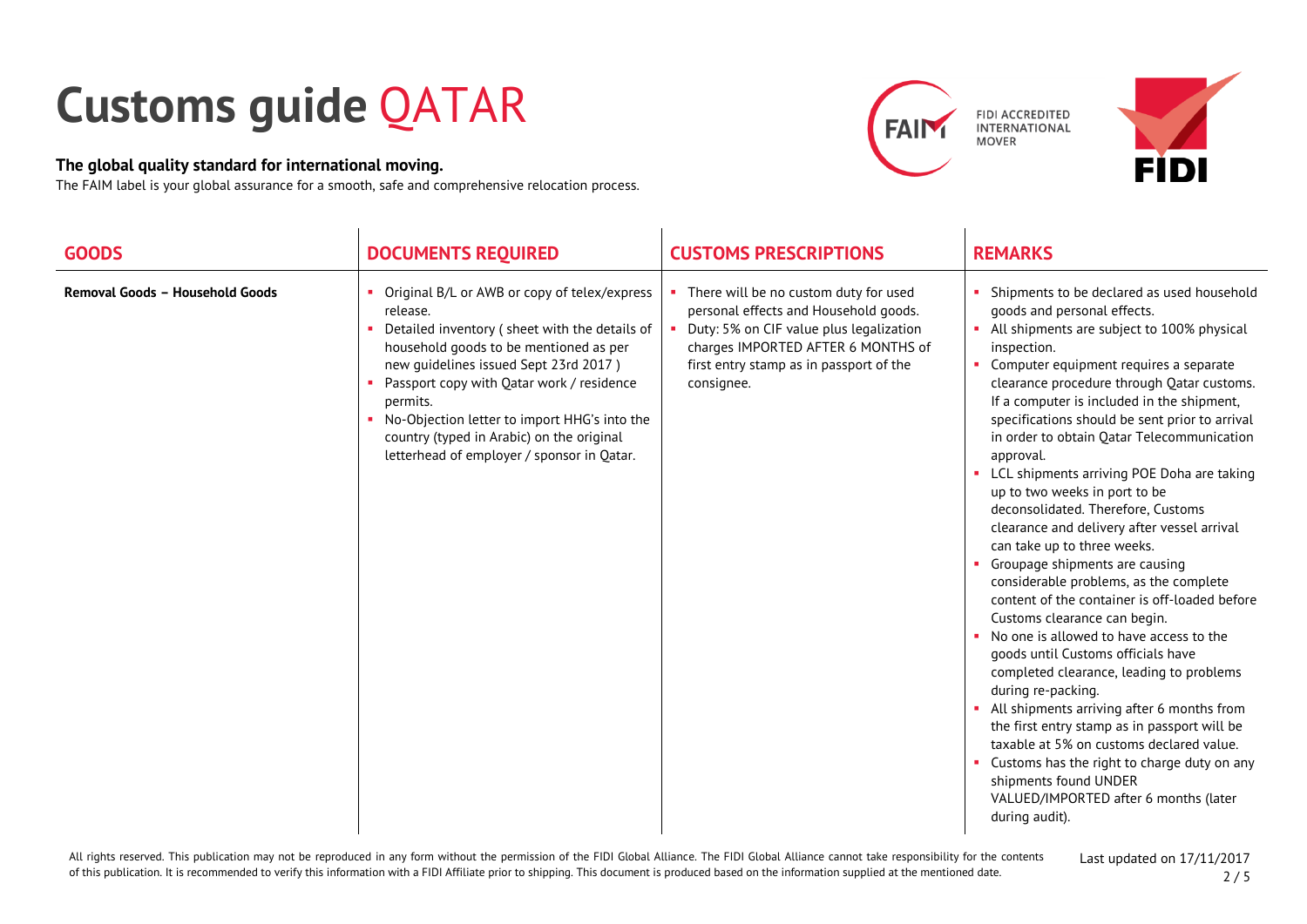| <b>GOODS</b>                     | <b>DOCUMENTS REQUIRED</b>                                                                                                                                         | <b>CUSTOMS PRESCRIPTIONS</b>                                                                                                                                                                                                                                                                                                   | <b>REMARKS</b>                                                                                                                                                                                                                                                                                                       |
|----------------------------------|-------------------------------------------------------------------------------------------------------------------------------------------------------------------|--------------------------------------------------------------------------------------------------------------------------------------------------------------------------------------------------------------------------------------------------------------------------------------------------------------------------------|----------------------------------------------------------------------------------------------------------------------------------------------------------------------------------------------------------------------------------------------------------------------------------------------------------------------|
| Diplomatic removal               | Original B/L or AWB.<br>Detailed inventory.<br>• Letter of protocol from the relevant Embassy<br>must be processed with the Qatar Ministry<br>of Foreign Affairs. | • MOFA letter from Embassy is required for<br>duty / inspection exemption.<br>Import of alcohol is allowed for diplomats<br>but limited to annual quota agreed by the<br>local Ministry of Foreign Affairs and the<br>respective embassies in the country and it<br>should be declared in the packing list and<br>MOFA letter. |                                                                                                                                                                                                                                                                                                                      |
| New furniture                    | Legalised CIF invoice.<br>Certificate of origin.<br>Inventory.<br>×.<br>• B/L or AWB.                                                                             | Duty: 5% on CIF value plus legalization<br>charges.                                                                                                                                                                                                                                                                            | Invoice and C/O have to be endorsed by a<br>Qatar Embassy at origin and received by<br>destination agent prior to shipment's arrival.                                                                                                                                                                                |
| <b>Motor vehicles</b>            | Original registration certificate.<br>Insurance policy.<br>• Invoice (if available).                                                                              | 5% duty plus legalization charges on CIF<br>value may be charged at the discretion of<br>customs.<br>For all vehicle(s) older than one year, a pre-<br>alert, with all details included, is required<br>seven to ten days in advance of vehicle(s)<br>arrival.                                                                 | • For registration:<br>• Proof of ownership at origin and original<br>import manifest are required. Owner<br>must be resident in Qatar prior<br>registration in her/his name.<br>• Possibility for a single shipper to import<br>more than one vehicle.<br>Import of vehicles older than five years is<br>forbidden. |
| Cats & dogs                      | Health certificate dated no more than 2<br>weeks prior to date of arrival.<br>• Import licence issued in Qatar.                                                   | • Following dogs require at least 2 weeks'<br>notice and may be rejected:<br>• Boxers, Bulldogs, Rottweilers, Pugs, Great<br>Danes, Dobermans, Shar Pei's and<br>Japanese Akitas.                                                                                                                                              | • Health certificate has to be issued by<br>government approved veterinary clinics and<br>faxed at least 3 days prior to arrival.                                                                                                                                                                                    |
| Audio/video tapes, books and CDs |                                                                                                                                                                   | Subject to screening by the Ministry of<br>Information.                                                                                                                                                                                                                                                                        | • Returned within 14 working days.                                                                                                                                                                                                                                                                                   |
| <b>Prohibited items</b>          |                                                                                                                                                                   | Alcoholic beverages.<br>• Pork.<br>• Wireless transmitters / receivers.<br>• Fire arms, explosives.                                                                                                                                                                                                                            | All prohibited articles detained by Customs<br>may be destroyed without consignee's<br>consent.                                                                                                                                                                                                                      |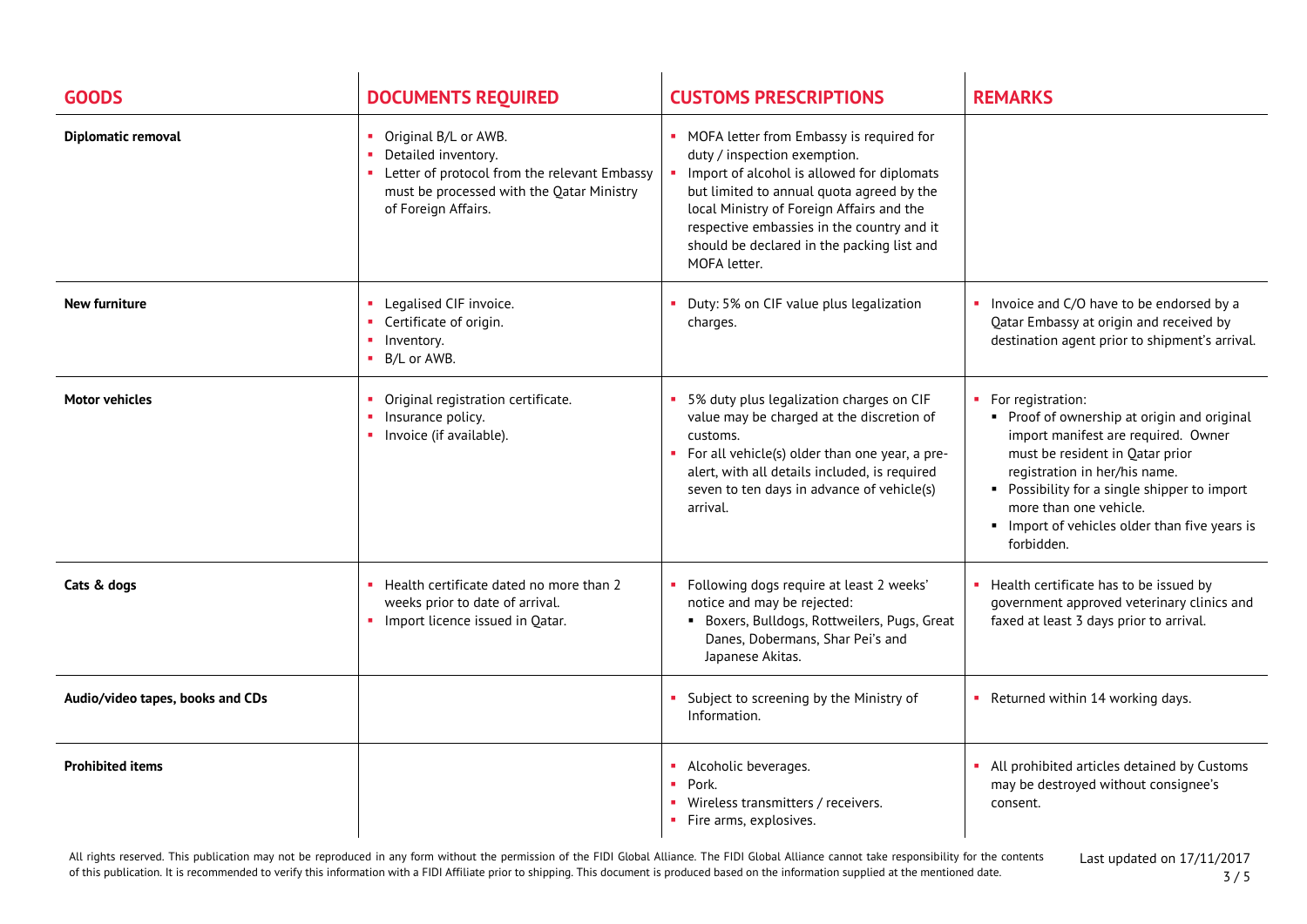| <b>GOODS</b> | <b>DOCUMENTS REQUIRED</b> | <b>CUSTOMS PRESCRIPTIONS</b>                                                                                                                                                                                                                                                                                                                                             | <b>REMARKS</b> |
|--------------|---------------------------|--------------------------------------------------------------------------------------------------------------------------------------------------------------------------------------------------------------------------------------------------------------------------------------------------------------------------------------------------------------------------|----------------|
|              |                           | Narcotics.<br>Swords, daggers.<br>Pornographic material.<br>Items made out of ivory.<br>Buddha statues.<br>Any products that have not been either:<br>• Manufactured in Qatar in accordance with<br>the law; or<br>• Illegally imported into Qatar.<br>Political and religious literature/articles<br>deemed offensive to the Qatar government<br>and the Islamic faith. |                |